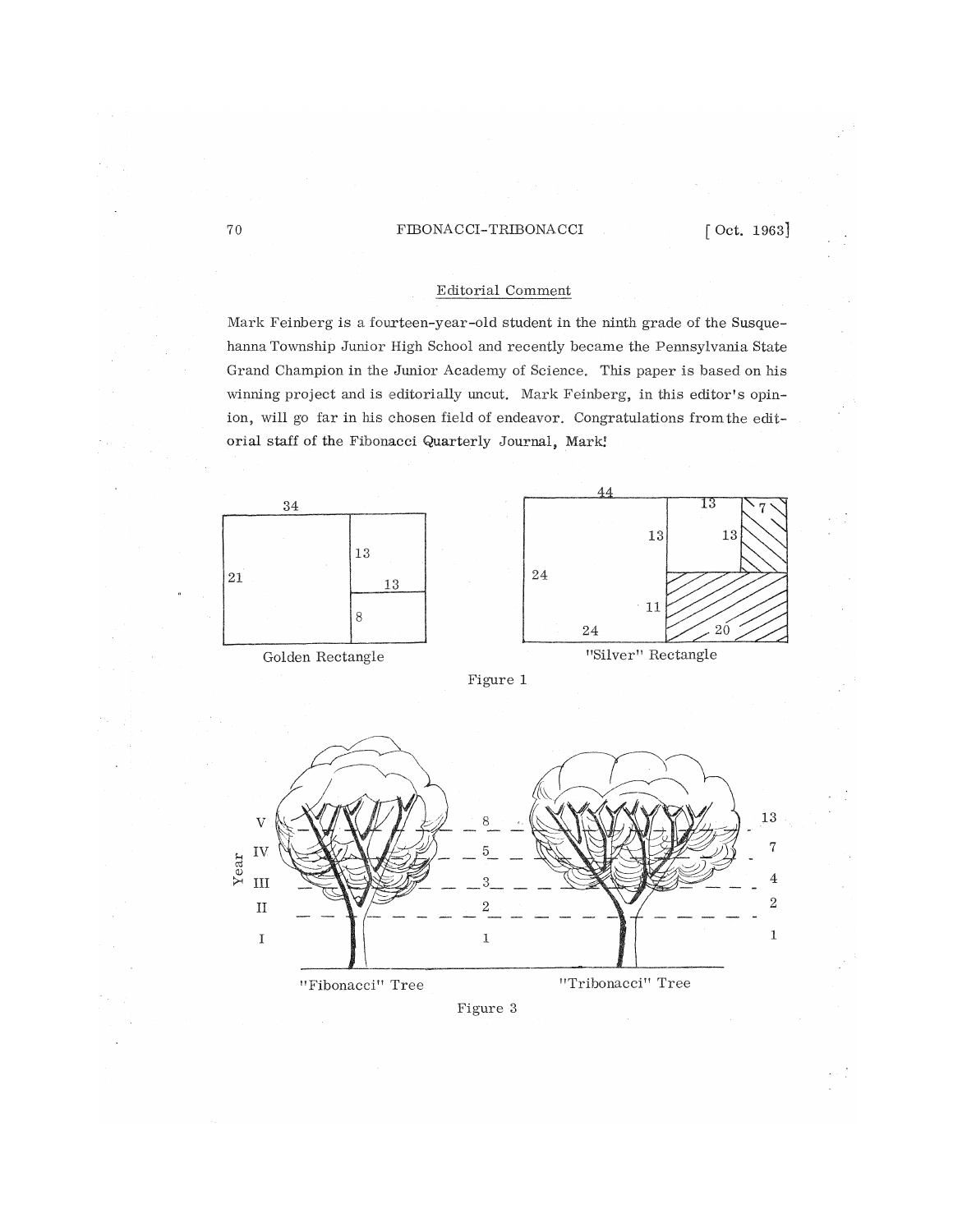### **FIBONACCI-TBIBONAOCI\***  MARK FEINBERG

For this Junior High School Science Fair project two variations of the Fibonacci series were worked **out.** 

## "TRIBONACCI"

Just as in the Fibonacci series where each number is the sum of the preceding two, or  $p_{n+1} = p_n + p_{n-1}$ , the first variation is a series in which each number is the sum of the preceding three, or  $q_{n+1} = q_n + q_{n-1} + q_{n-2}$ ; hence the series is called "Tribonacci." Its first few numbers are

1, 1, 2, 4, 7, 13, 24, 44, 81, 149, 274,  $504 \cdots$ 

Like the Fibonacci series, the Tribonacci series is convergent. Where the Fibonacci fractions  $p_n/(p_{n+1}$  and  $p_{n+1}/p_n$  converge on .6180339... and 1,6180339... , the Tribonacci fraction of any number of the series divided by the preceding one  $(q_n / q_{n+1})$  approaches  $.54368901 \cdots$  . While the Fibonacci convergents are termed "Phi"  $(\phi)$ , the Tribonacci convergents might be called "Tri-Phi"  $(\phi_3)$ .

Series-repeating characteristics are shown in the famed Fibonacci Golden Rectangle.\* A rectangle can be made of the Tribonacci series which also has series-repeating characteristics but since they are less obvious this rectangle might be called the "Silver Rectangle." Its length  $(q_{n+1})$  and its width  $(q_n)$ make it proportionately longer than the Golden Rectangle.

By removing the squares  $q_n$  by  $q_n$  and  $q_{n-1}$  by  $q_{n-1}$ , two new rectangles in the proportion of the original appear (shaded areas). One is  $q_{n-1}$ by  $q_{n-2}$ ; but the other is composed of numbers not found in the Tribonacci series. This rectangle is  $(q_{n+1} - q_n)$  by  $(q_n - q_{n-1})$  and is formed of numt-m n' n n<br>https://www.marchive.org/watch?news/ bersfrom an intermediate series obtained by subtracting each Tribonacci number from the one after it,

\*See editorial remarks, page 70. Figure 1 appears on page 70.

71 •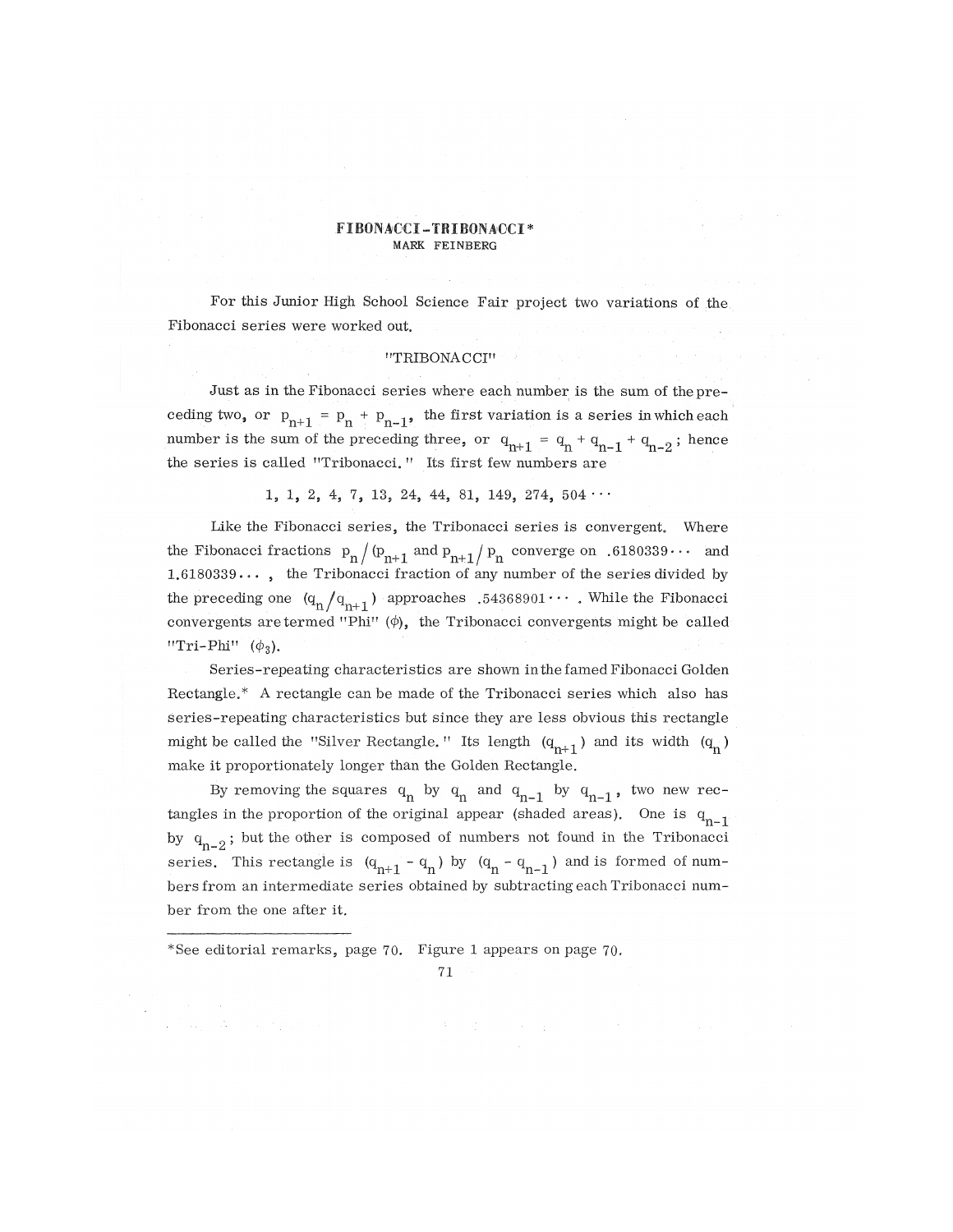## T2 **FIBONACCI-TRIBONACCI** [Oct.

By carrying the rectangle out farther new numbers found in neither the original Tribonacci series nor the intermediate series appear. These are of a second intermediate series and are obtained by subtracting each number of the first intermediate series from the succeeding one. New numbers of new intermediate series also appear by further carrying out the rectangle. These other series are formed by triangulating in the same way as the first two intermediate series. All these intermediate series are convergent upon the "Tri-Phi" values and each number in each of these series is the sum of the preceding three. Figure 2 shows the first two intermediate series.

> $1, 1, 1, 3, 5, 9, 17, 31 \cdots$  $11, 20, 37, 68 \cdots$ <br>13, 24, 44, 81, 149  $44, 81, 149 \cdots$

## Figure 2

The two Fibonacci convergents fit the quadratic equation  $x = 1 + 1/x$ . The Tribonacci convergent of any number in the series divided by the preceding one  $(q_{n+1}/q_n)$  fits the cubic equation  $y = 1 + 1/y + 1/y^2$ . It is derived thus: The formula giving any number in the series is

$$
q_{n+1} = q_n + q_{n-1} + q_{n-2} .
$$

Dividing by  $q_{n-1}$ :

$$
\frac{q_{n+1}}{q_{n-1}} = \frac{q_n}{q_{n-1}} + 1 + \frac{q_{n-2}}{q_{n-1}}
$$

Let

$$
\frac{q_{n+1}}{q_n} = t_n ; \frac{q_n}{q_{n-1}} = t_{n-1} ; \frac{q_{n-1}}{q_{n-2}} = t_{n-2}
$$

Then since

$$
\frac{q_{n+1}}{q_{n-1}} = \frac{q_{n+1}}{q_{n-1}} \cdot \frac{q_n}{q_n} = \frac{q_{n+1}}{q_n} \cdot \frac{q_n}{q_{n-1}} = t_n \cdot t_{n-1}
$$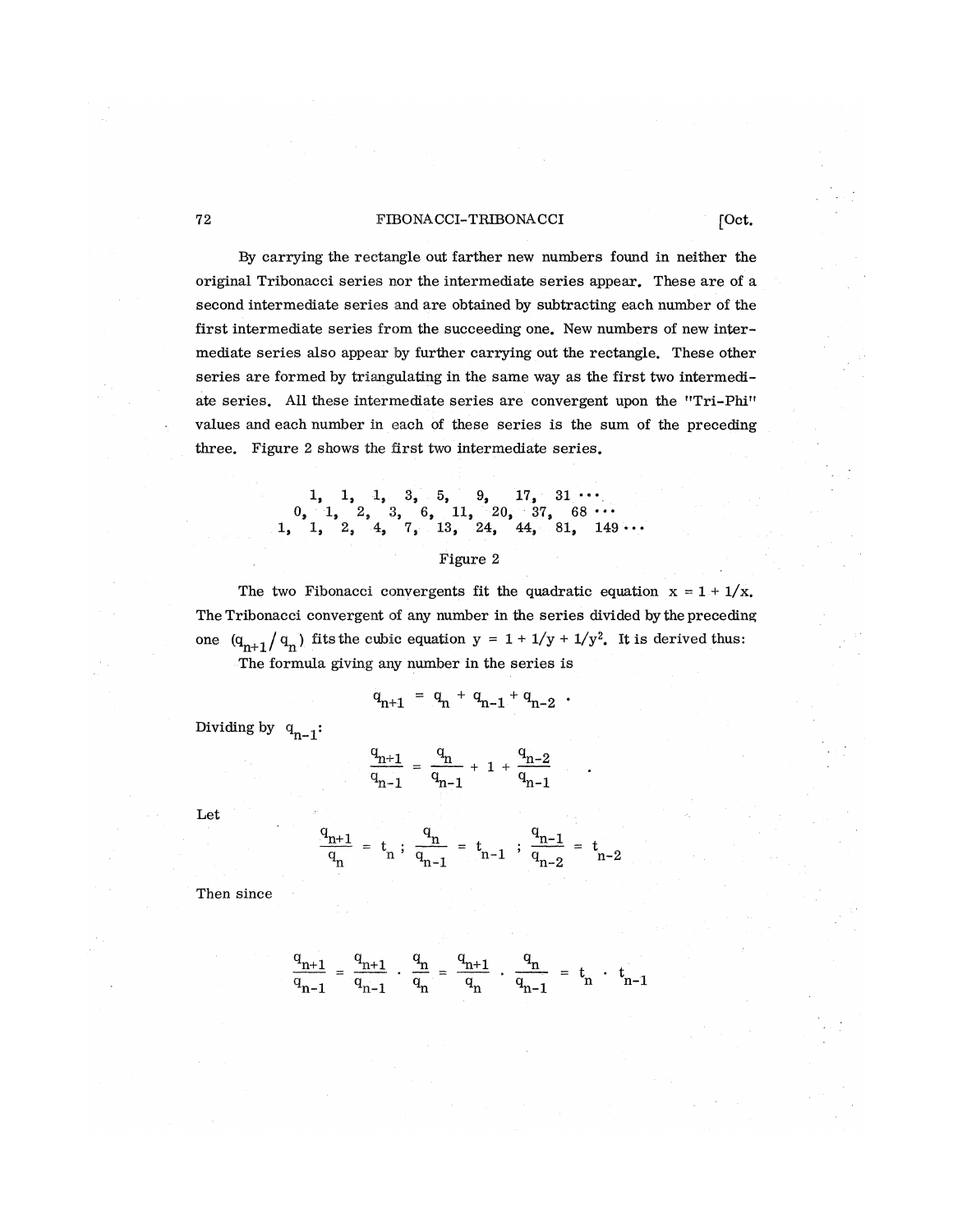# 1963 ] FIBONACCI-TRIBONACCI **73**

Therefore

$$
t_n \cdot t_{n-1} = \frac{q_n}{q_{n-1}} + 1 + \frac{q_{n-2}}{q_{n-1}}
$$

 $T_{\rm 1}$ Substituting for the rest of the formula:

$$
t_n \cdot t_{n-1} = t_{n-1} + 1 + \frac{1}{t_{n-2}}
$$

Dividing by  $t_{n-1}$ :

$$
t_n = 1 + \frac{1}{t_{n-1}} + \frac{1}{t_{n-1} \cdot t_{n-2}}
$$

All the  $t_n$  terms converge upon one value (y). Therefore "y" can be substituted for all  $t_n$  terms. So

$$
y = 1 + \frac{1}{y} + \frac{1}{y^2} \quad .
$$

The convergent approached by any number of the series divided by the succeeding one  $(q_n / q_{n+1})$  fits the cubic equation  $1/y = 1 + y + y^2$  and is derived through a similar process.

Charting the Fibonacci convergent  $.6180339\cdots$  on polar coordinate paper is known to produce the famed spiral found all over nature. By charting the Tribonacci convergent .54368901 $\cdots$  a slightly tighter spiral is produced.

It is not known whether the Tribonacci series has any natural applications. A well-known Fibonacci application is of a hypothetical tree. If each limb were to sprout another limb one year and rest the next, the number of limbs per year would total 1, 2, 3, 5,  $8...$  in Fibonacci sequence. However if each limb on the tree were to sprout for two years and rest for a year, the number of limbs per year would total 1, 2, 4, 7,  $13 \cdots$  in Tribonacci sequence. See Figure 3, page 70.

Could such a tree as that on the right be called a "Tree-bonacci?"

## "TETRANACCI"

The second variation of the Fibonacci sequence is a series in which each number is the sum of the preceding four numbers or  $r_{n+1} = r_n + r_{n-1} + r_{n-2}$